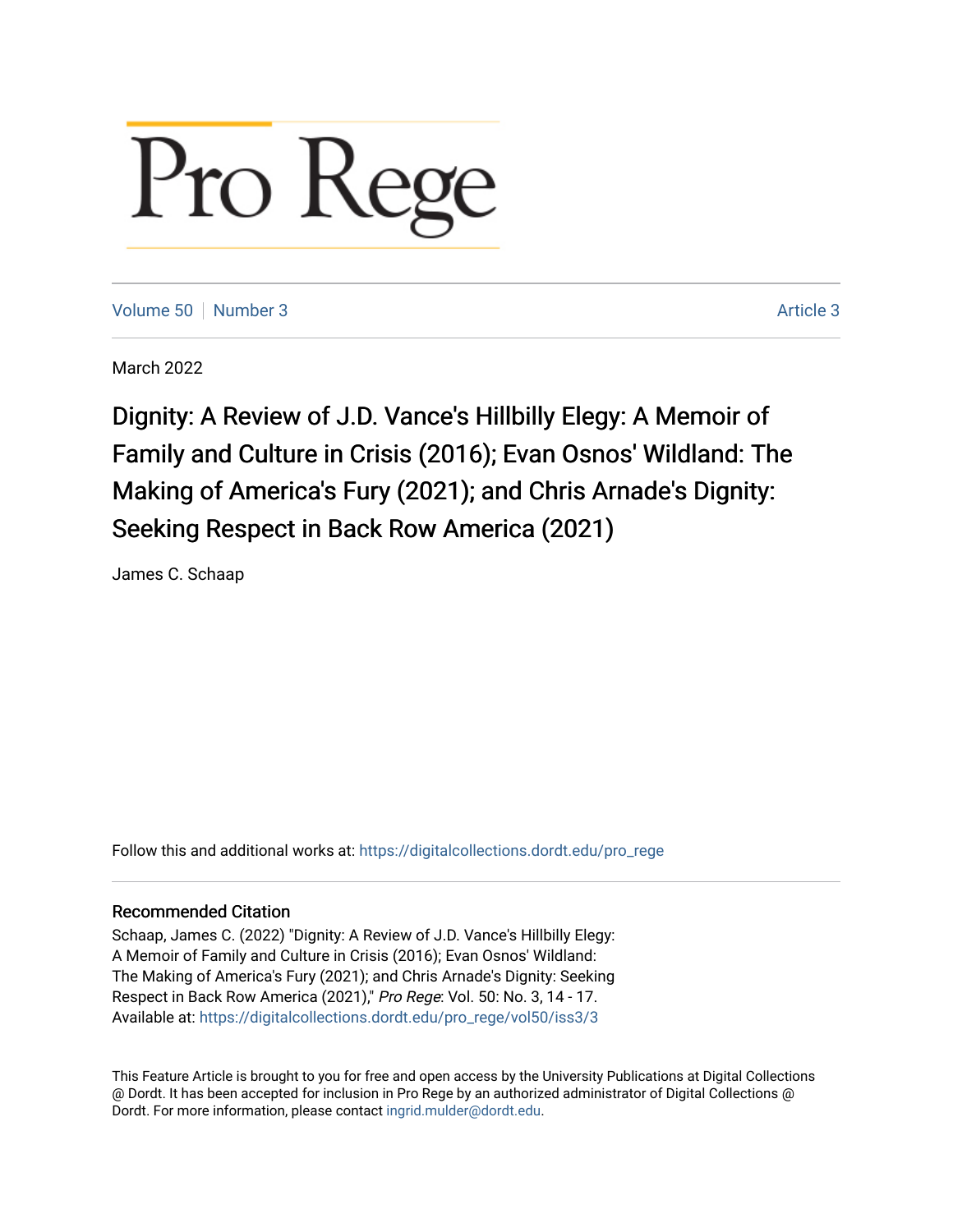Dignity: A Review of J. D. Vance's *Hillbilly Elegy: A Memoir of Family and Culture in Crisis* (2016); Even Osnos' *Wildland: The Making of America's Fury* (2021); and Chris Arnade's *Dignity: Seeking Respect in Back Row America* (2021).



by Jim Schaap

It's not difficult to look up at *Dignity*, South Dakota's most recent gigantic sculpture (a la Rushmore and Crazy Horse) and register more than a little snobbishness, despite her remarkable size and beauty. Historically at least, white folks haven't shown all that much respect to Native Americans, women especially, some might argue. If crime figures tally anything, yet today indigenous women don't command much respect.

Still, there she stands, far above the northern end of Lake Francis Case, a gorgeous, fifty-foot Indian princess looking down at once was the Missouri River but is now one of a series of reservoirs that, ironically, collectively drowned a substantial historical record of Native history and culture forever.

Dignity? Sure. Anyway, there she stands in her diamond-studded raiment, like the royalty Indian women rarely have been, perfectly beautiful as she receives a dazzling star quilt. Night or day, she's impressive—she really is. Still, it's difficult to be enthralled. South Dakota's *Dignity* can perhaps too easily be seen as yet another iteration of the white man's desire to romanticize Native life. *Dignity*  may well be the latest version of the "noble savage."

I couldn't help thinking of *Dignity,* that fine sculpture, when I read Chris Arnade's *Dignity: Seeking Respect in Back-Row America,* because in it, Arnade does everything he can to feature fellow human beings (of all races, by the way) who in the common mind may least express what most of us believe to be dignity. It's a precious task he's up to.

Dr. James Calvin Schaap is Professor Emeritus of English, Dordt University.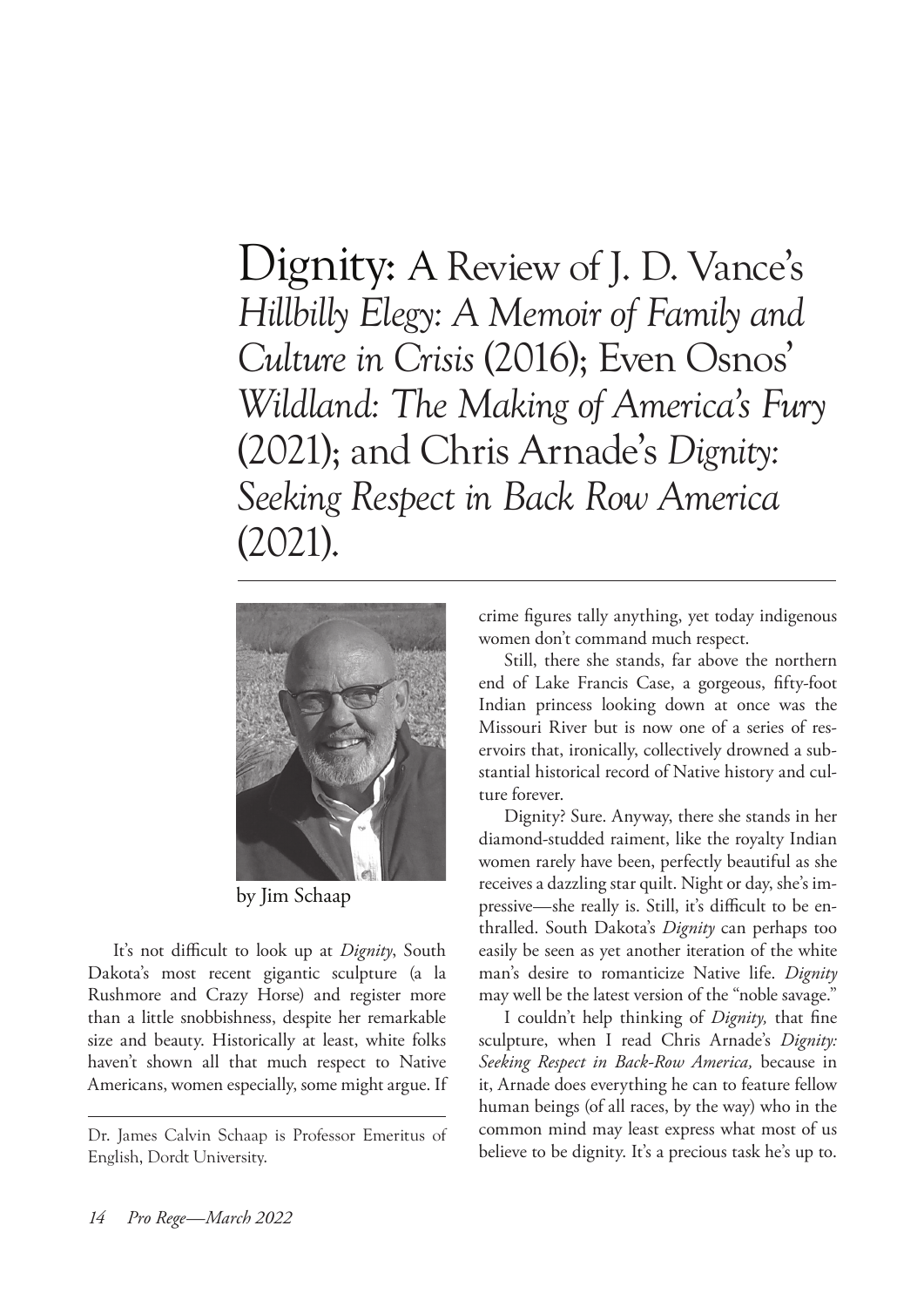"The image of God" is not a phrase you'll find in Arnade's *Dignity*, but that doesn't mean he isn't on the trail of the foundational, Christian truth. He wants to know society's most unloved, so he hangs out at McDonalds, attends shaky Pentecostal fellowships and smoky strip clubs on seamy streets all over the country, rural areas as well as urban, looking for dignity among those we too easily assume have none. In *Dignity*, he ends up looking to find something of the image of God.

Arnade's *Dignity* is one of a shelf full of books

Donald E. Trump.

Oddly enough, J. D. Vance is presently running for a U. S. Senate seat from Ohio and has become almost exactly the kind of politician Trump himself appears able to clone. Whatever he is today, he was the first to alert the public to Trump's beloved reception among those men and women aggrieved by tribal politics and the virtual disappearance of jobs that pay enough to raise a family. They were left behind, and Trump knew it.

Evan Osnos's *Wildland: the Making of America's* 

## "The image of God" is not a phrase you'll find in Arnade's Dignity, but that doesn't mean he isn't on the trail of the foundational, Christian truth.

that attempt to understand our cultural time and place, especially the cultic discipleship of ex-President Donald Trump. J. D. Vance gave Arnade's book a blurb, which makes sense because Vance's *Hillbilly Elegy: A Memoir of Family and Culture in Crisis* was arguably the first book to explore the hearts and minds of those who so deeply love Donald E. Trump—and *love* is not hyperbole. Hundreds of thousands turned out on January 6, 2021, the vast majority of whom were not plotting destruction or even the petty criminality that occurred that day.

Vance's *Hillbilly Elegy*, "published already in 2016, got a running start on what has become since a familiar path. Vance used his own childhood even his mother and his grandmother—and "the hillbilly culture" in which he was reared to help readers understand how a mega-millionaire who never knew an hour of poverty drew extraordinary appeal from men and women, mostly white, who'd lost everything when coal mines and factories closed up and left for greener, foreign pastures. J. D. Vance began an explanation of the grievance politics that now characterize so much of Trump's continuing appeal.

Vance's people were left behind by the "elites." When they were, there was nowhere left for them to turn for dignity, but escape; hence, the rush of opioids. Vance showed readers forgotten men and women totally abandoned by academia, by government, by politics, by the media, but highlighted by *Fury* travels much farther and deeper into our national saga. Osnos's book is bigger and broader in its judgments and research than anything in J. D. Vance. It's an encyclopedia of our time, specifically the focus which ex-President Trump has brought into all of our lives.

Osnos, who spent a decade abroad as a writer for the *New Yorker*, is well-positioned to do the work he's done in *Wildland.* Using his significant journalistic powers (an earlier book, *The Age of Ambition: Chasing Fortune, Truth, and Faith in the New China,* won the National Book Award) examines in persistent detail how life has changed, during his absence, in Greenwich, Connecticut, his hometown; in Clarksville, West Virginia, where he worked at a newspaper, his first job after college; and in Chicago, where he worked later, for the *Tribune*.

What Osnos mines from each of these locales is as comprehensive as his arguments are convincing. By his analysis, Donald Trump didn't really create Donald Trump. Cultural movements he identifies and examines in detail combined to deliver the ex-President to a segment of the American public who were happy to have a Donald Trump lead them into the future.

As the title suggests, Evan Osnos is not taken with American society at this moment. His compendium of facts and cultural analysis paints a picture of a nation under siege by a variety of ills, piloted along by a government that is, as we all can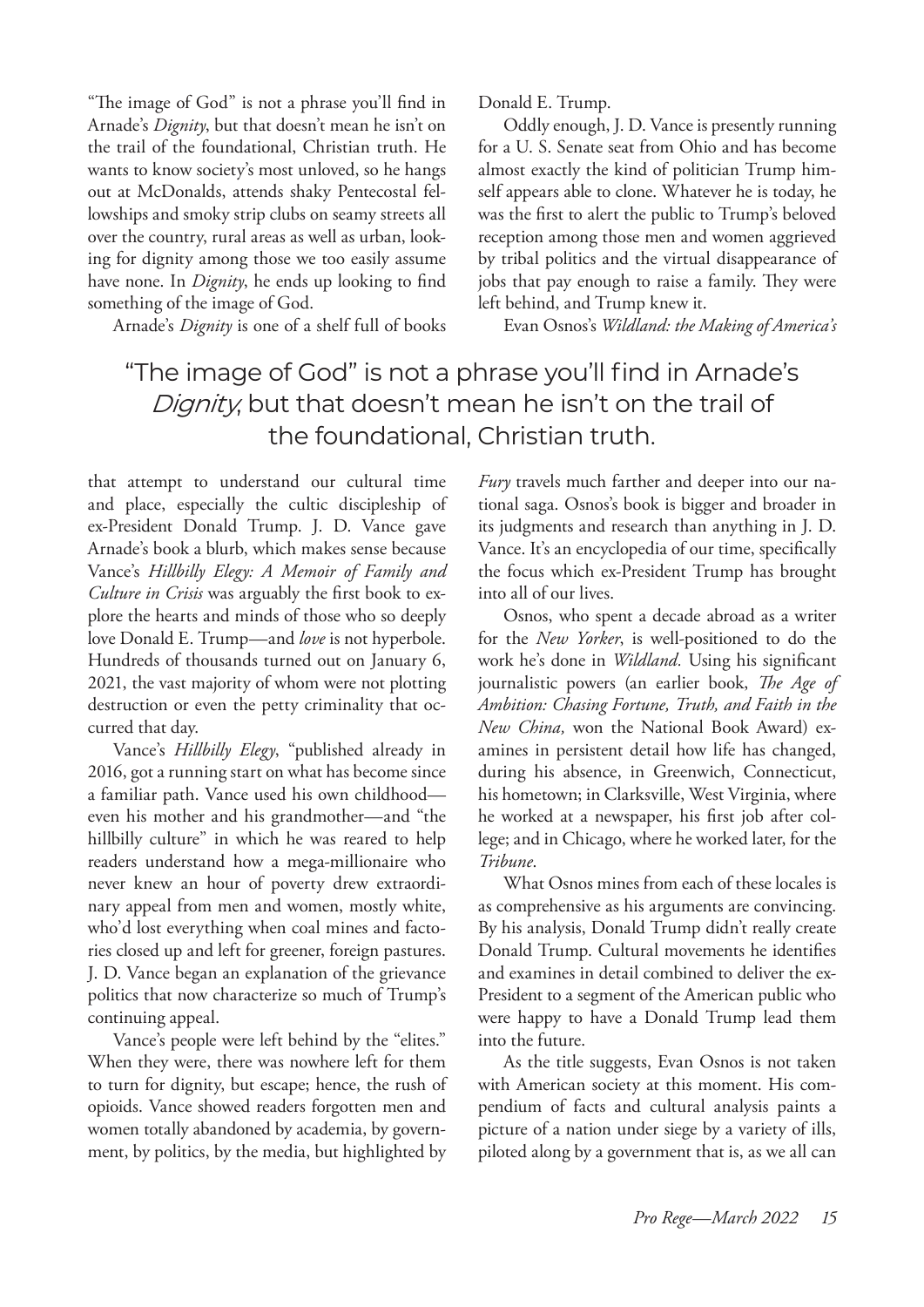see, mired down by divisions all but impossible to transcend. If hope appears anywhere on the national landscape, for Osnos it appears only in little, private worlds created by individuals of courage and will, who work hard and work stubbornly at doing little things to make the world a better place.

Chris Arnade is a journalist/photographer, which means his *Dignity: Seeking Respect in Back Row America* doubles as an album of photographs of the men and women he's interviewed, most of them set within the worlds in which they have their being. Aiming a camera at the men and women who appear on his pages—people with issues and often at the bottom of economic and social registers—is risky business because such portraits can feel like exploitation. Maybe that's just me—I don't know; but I couldn't help assessing the gallery of stunning photographs in *Dignity* to be of marginal benefit to the book. I listened to much of it, and when I did, I didn't miss not seeing the pictures. Evan Osnos's *Wildland* is far more comprehensive, by design, than either *Elegy* or *Dignity*. Osnos lays out an encyclopedia of the last several years—right up to and including January 6, 2020. If you're going to read one such book this year, *Wildland*'s comprehensive look at the state of our union today is most helpful.

But Arnade's *Dignity* does something neither of the others does: it features the role of faith, the Christian faith in the cultures of his subjects. Faith, of course, is not incidental to the story of Donald Trump; even today, a year after he has left office, the ex-President would be nowhere without his loyal evangelical following. What many still do not fully understand is how so many passionate evangelicals gave their hearts and souls to a man with his past, a man who today wanders Lear-like through life, speaking of nothing but what others call "the big lie."

It seems Arnade may have been interested in the same target, an investigation into what makes the subjects he decided to quiz, most of them "down and out" but ardent followers of a billionaire who knows nothing about the blues. If that was his original goal, he soon enough wandered from his mission when he discovered that his subjects, quite clearly, didn't want or need to go there. Their stories don't really have time or patience for politics. They are too often working hard at just staying alive.

What I found most fascinating and blessed in Chris Arnade's *Dignity* is the up-close attention he pays to faith in the lives of his subjects, not as an attribute of Trump's cultic following but for purposes of describing the vital and even redemptive role the Christian faith plays in the lives of people from whom it is easy to look away—sex workers, drug addicts, petty criminals, people literally and figuratively "on the street." *Dignity: Seeking Respect in Back Row America* locates its central characters as those who sit in "the back row." "Front row/ back row" is pervasive throughout. He's describing a kind of church—front row folks, as you can imagine, are those who've been handed the keys to the kingdom, who know the rules, whose lives have been greatly improved by education. I am in the front row.

Arnade, like Vance, ambles along closer to personal memoir than does Osnos. He confesses himself to be the child of cradle Catholics who did not take their faith with particular seriousness. Whatever faith he had as a child fell away in college, he says, a victim of what he calls "science," as if the two were opposites. It's difficult to find similar studies that analyze the effects of the Christian faith in people's lives, but Arnade casts no doubt: he didn't look for it, but what he discovered in all those interviews is how important the Christian faith is to the dignity we all deeply need and search for. One place he finds it is in church.

The "back row" includes those who barely make it into church at all, men and women who do not play starring rules in our lives or anyone else's except perhaps in the headline-grabbing crimes they commit. They try—and most often fail—to get clean. They turn tricks. They wear black fishnet and ply themselves on street corners. The imbibe drugs, have for years, and occasionally turn to sales if they need cash. If your seat is in the front row, you've got to turn all the way around and look away from what's happening up front to realize that folks are even back there.

But what he comes to learn is that the Christian faith sustains them. The church, their faith in God and the risen Christ, is a significant source of their dignity. It's all there:

The tragedy of the streets means few can delude